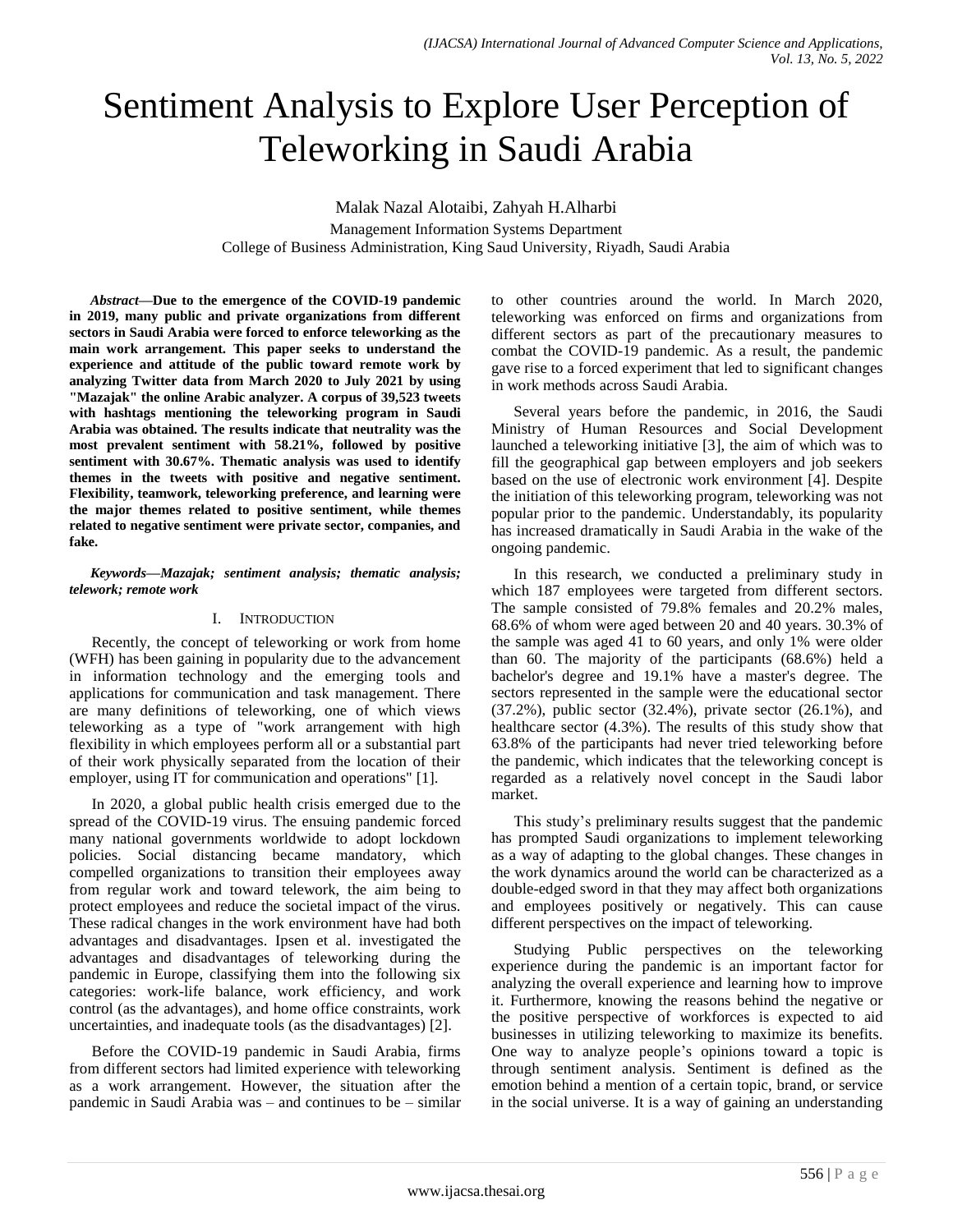of the feeling surrounding a topic, brand, or service [4]. A popular way to analyze sentiment toward a subject is by analyzing their social media posts, such as tweets, Facebook posts, and Instagram posts. Although there are several social media platforms for posting and sharing comments, Twitter was targeted in this paper. Twitter is an informal microblogging social media platform that allows users to share posts of up to 280 characters called "tweets" [5]. It provides an accessible and large amount of data, particularly given that there was an average of 206 million daily active users in 2021 [6]. Consequently, the large, timely, rich, and easily accessible data available on Twitter were the reasons for choosing this social media platform as the data source for this paper.

Despite the importance of analyzing the teleworking experience, the situation in Saudi Arabia has not been studied, to the best of the researcher's knowledge. This study aims to fill this gap by answering the following question: What is society's perspective and the public's opinion toward the teleworking experience in Saudi Arabia? In addition, this study seeks to achieve the following objectives:

- To investigate the teleworking experience in Saudi Arabia from the societal perspective.
- To explore the themes that correlate with positive and negative opinions using sentiment analysis, visualization, and thematic analysis.

The remainder of this paper is organized as follows. Section 2 presents related work in the form of a literature review. Section 3 introduces the methodology used in this paper to collect and analyze data. Section 4 discusses the results of the sentiment and thematic analysis. Section 5 discusses the results and presents recommendations. Lastly, Section 6 draws concluding remarks for this study.

# II. LITERATURE REVIEW

Previous studies on the concept of telework or WFH were mostly performed before the COVID-19 outbreak. More recent studies on the concept cover the impact of COVID-19 on teleworking using different techniques, including sentiment analysis. In this section, a review of the literature is given focusing on the concepts of telework, sentiment analysis, and Arabic sentiment analysis.

# *A. Telework*

In 1973, Nilles [7] coined the term "telework". The author identified telework as a work arrangement that "includes all work-related substitutions of telecommunications and related information technologies for travel". The evolution of teleworking has since progressed through three generations [8]. The first generation is the home office, where employees exclusively work from home. The second generation is the mobile office, where working hours were partially replaced with teleworking. The third generation is the virtual office, which refers to an informal work arrangement that has fewer regulations than the usual work arrangement. Currently, with the use of smartphones and advanced technologies, organizations are part of the third generation of teleworking. Employees who work from home (i.e., teleworkers) are classified into three main types, according to Vries et al [1]. The first type is home-based teleworkers, where employees perform their tasks at home. The second type is teleworking from remote offices, where employees perform their tasks in an office that is remote from the main office. The third type is mobile telework, which includes employees who need to travel or visit customers as part of their job. Briefly, teleworking is a spectrum of practices, not a homogeneous entity [9].

The negative and positive effects of telework have been the subject of many research projects. Teleworking can impact employees, management, and the organization as a whole. Telework can affect employees' effectiveness as well as their personal life. For example, Adamovic [10] conducted a study to investigate the effect of teleworking on job stress and telework effectiveness. The study's hypotheses were tested using a three-phase survey targeting 604 teleworkers from different countries and a variety of organizations in different sectors. The survey measured cultural values, beliefs toward telework, and job stress. The results showed that telework only reduces job stress when employees do not believe that teleworking leads to social isolation. Furthermore, the results indicated that employees with high power distance scores typically held negative beliefs about telework, whereas employees with high individualism scores tended to have strongly positive beliefs regarding the effectiveness of telework.

An equally significant aspect of teleworking is its impact on employees' quality of life, which was studied by Nedelcu in [11]. Nedelcu conducted a survey with 261 employed undergraduate and graduate students from Nicolae Titulescu University in Bucharest. The results showed that telework can positively impact the quality of employees' personal and professional life due to the following factors: reduction of work-related stress, increasing employee autonomy, reducing costs related to work, and increasing motivation and commitment. Conversely, the study indicated that 73% of dissatisfied employees agreed that their dissatisfaction with telework experience was because they were unable to separate their personal time from their professional time. Moreover, 86% of the respondents agreed that their dissatisfaction was related to the loss of social interactions and team spirit. Similarly, Golden in [12] stated that telework can affect employees' commitment, exhaustion, and turnover intention. The researcher used a sample of 393 teleworkers in a large firm in the USA. The results indicated that teleworking increases employees' commitment and lowers turnover intention.

While many previous studies have targeted employees from all levels, Silva et al. [13] focused on managers and their attitudes toward telework. The study used the technology acceptance model (TAM) as a theoretical framework and the collected data were analyzed using structural equation modeling (SEM). The results showed that the attitude of managers toward telework adoption was influenced by improvements in information security tools, employees' selfefficacy beliefs, and managerial practices.

Although many studies have investigated the effect of telework on different aspects of organizations and employees,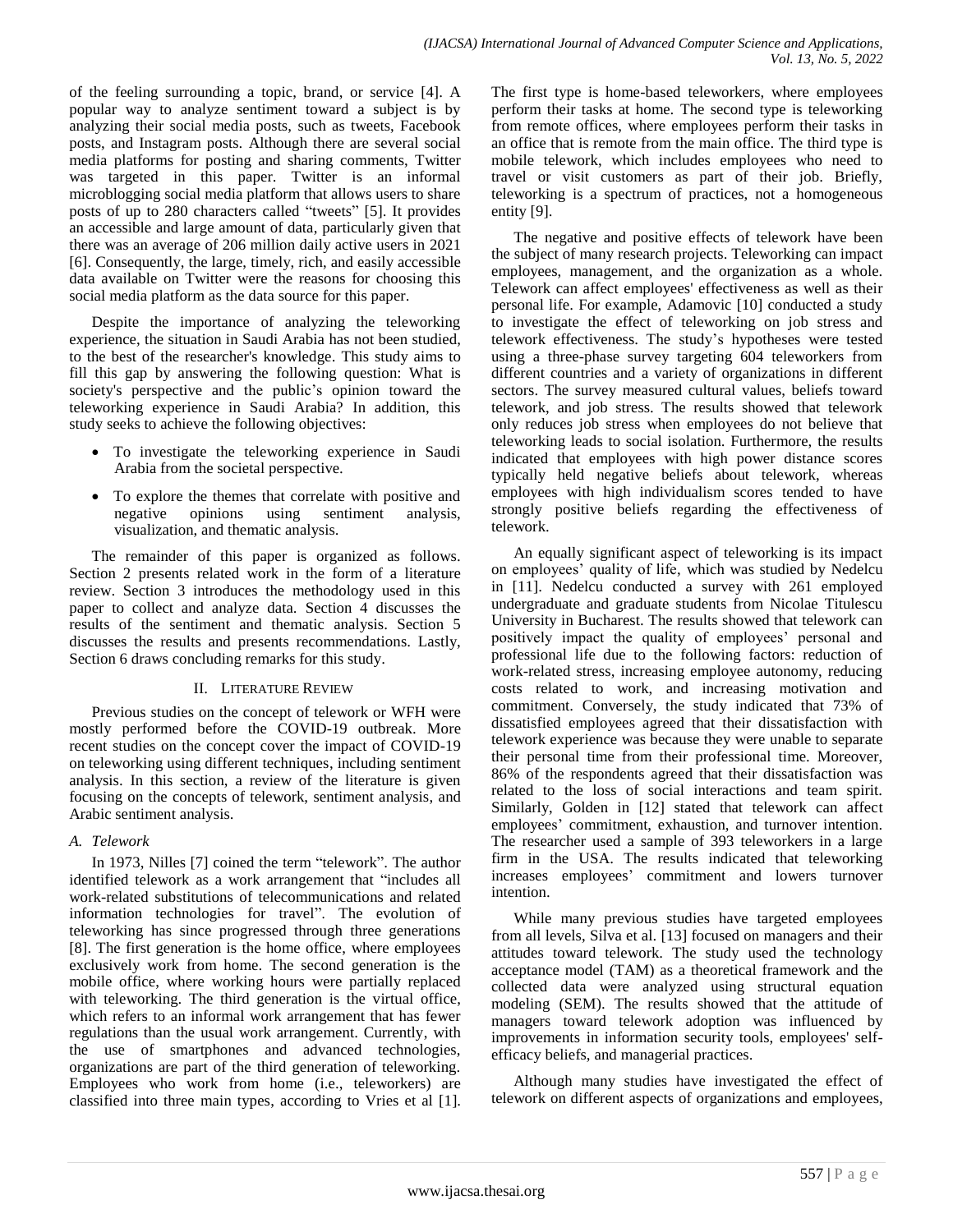several recent studies have examined teleworking during the COVID-19 pandemic. For example, Belzunegui-Eraso et al. [14] and Ipsen et al. [2] both found that telework working conditions during the COVID-19 pandemic have mostly been positive. According to these researchers, the principal advantages of teleworking during the COVID-19 pandemic are work-life balance, work efficiency, and work control.

#### *B. Sentiment Analysis*

To the best of the researcher's knowledge, sentiment analysis has only been applied in two studies focusing on telework, both of which were undertaken during the time of the COVID-19 pandemic. The first study, Zhang et al. [15], aimed to understand the attitudes of the general public toward teleworking by analyzing tweets using natural language processing (NLP) techniques. The results uncovered themes among tweets including mental health, teamwork, leadership, and work-life balance. The other study was conducted by Goyal and Malhotra [16], and while it was similar to [15] regarding its objective and the use of tweets as the data source, the main difference is that [16] used the R programming language as the method for sentiment analysis. Both studies showed that public attitudes toward working from home have generally been positive.

## *C. Arabic Sentiment Analysis*

Sentiment analysis for the Arabic language is different from English. One of the main reasons for this is that the Arabic language is more complex than English, richer in terms of its morphology, and has different dialects. In each dialect, the meaning of the words can be very different, which makes sentiment analysis for the Arabic language more challenging. The literature on Arabic sentiment analysis offers many ways to handle the challenging aspects of analyzing the Arabic language.

In [17], the researchers introduced an aspect-based sentiment analysis system for Arabic reviews of hotels. They implemented a deep recurrent neural network (RNN) along with a support vector machine (SVM) approach, and the results showed that the SVM approach outperformed the deep RNN approach. Moreover, in [18], Alayba,Palade, et al built a system for sentiment analysis based on the integration of convolutional neural networks (CNNs) and long short-term memory (LSTM) networks. The hybrid model was tested on two Arabic datasets and achieved high classification accuracy.

In a more recent study, Al-Alfy & Al-Azany in [19] had two goals: first, to compare the performance of machine learning algorithms in discovering the polarity of Arabic tweets using neural word embedding as the feature extractor; and second, to examine the effect of different oversampling techniques in handling the imbalanced nature of the data. The paper's findings were that the geometric mean (GM) attained its highest value when the stochastic gradient descent (SGD) classifier was used with oversampling. The GM improved in all cases when combined with oversampling except for the Gaussian naïve Bayes (GNB) and random forest (RF) classifiers.

A notable tool for Arabic sentiment analysis is Mazajak, which is the first online Arabic sentiment analyzer. In [20], Abu Farah & M proposed this online system, which analyzes Arabic sentiment using a deep learning model. Mazajak achieved state-of-the-art results on many Arabic dialects. The system's results are based on the benchmark of three Arabic datasets: the SemEval 2017 task, ArSAS, and ASTD. Given that Mazajak has outperformed all other Arabic sentiment analysis systems, this paper utilizes the Mazajak system as a tool for sentiment analysis, as described in the next section.

#### III. METHODOLOGY

This section present the research methodology, which consisted of four phases: data collection and preparation, data analysis and performance evaluation.

## *A. Data Collection and Preparation*

In this study, a dataset consisting of 39,523 tweets was تعليق\_ العمل,# تعليق\_ العمل (في\_ #) retrieved from three hashtags بالعمل عن بعد In addition to the hashtags, the tweets from the telework program account mention were retrieved for the period from January 2019 to July 2021. The details of the retrieved data are shown in Table I.

TABLE I. TWEET CLASSIFICATION

| Sources                      | <b>Number of Retrieved Tweets</b> |
|------------------------------|-----------------------------------|
| @TeleworksKSA mention        | 8,235 tweets                      |
| #Telework                    | 17,018 tweets                     |
| #Work_suspension_SaudiArabia | 3,611 tweets                      |
| #Work-Susbension             | 10,659 tweets                     |

Data preprocessing was conducted using RapidMiner, a Java-based open-source software that provides several operators for text processing. These operators include tokenization, stemming, and stopword filtering [21]. Furthermore, RapidMiner supports multiple languages, one of which is Arabic.

The first step was to integrate the four datasets shown in Table I into one large dataset. Following this, a data reduction phase was performed to reduce or eliminate noisy data (e.g., meaningless or irrelevant tweets). its involved scanning the data for specific words and deleting any tweets containing these words. For example:

Offers- designs- IELTS-CV-Marriage

الفاتورة – مسٍار- اٌلتس- سٍرة ذاتٍت – تصمٍم – مىتجاث –عروض

After this step, the dataset was reduced to 22,587 tweets. To prepare the data, several data cleaning techniques were used such as normalization, transformation, tokenization, and stopword filtering. First, RapidMiner was used to clean the data in terms of links, http tags, and other symbols such as  $@$ , #, and [ ] using the Replace operator. The next process was data normalization, the goal of which is to reduce the complexity of a text and transform it into a simpler form. For example, the letters (  $\delta$ ,  $\delta$ ,  $\delta$ ) were converted to (  $\delta$ ,  $\epsilon$ ). In turn, data transformation was applied. According to [22], in this preprocessing step, the data is converted so that the mining process result can be applied in a more efficient way. In the process of filtering stopwords, unimportant words such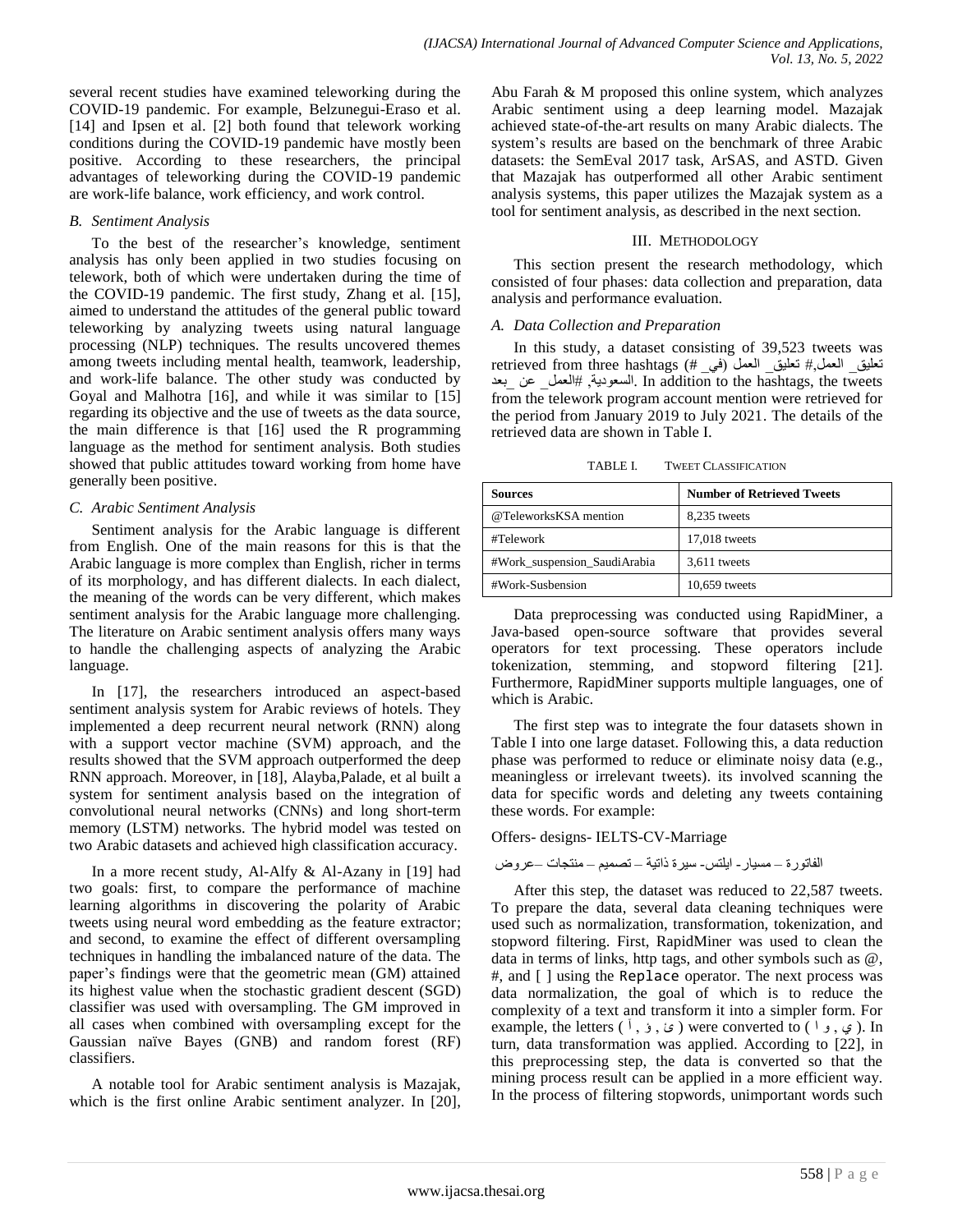as (أيضا, إلى, ثم) are removed from the data. RapidMiner supports this function for the Arabic language. The second process was tokenization, wherein each sentence is split into several words called tokens.

After tokenization, an operator for filtering tokens by length was used to filter any words with fewer than 4 characters or more than 25 characters. Stemming is considered an important step in the transformation process for English data to convert the words into their roots. This step was not used in this research since the dataset was in Arabic and stemming can negatively affect the classifier's overall performance and accuracy [23]. Instead of stemming, another technique was used to improve sentiment prediction: namely, replacing synonyms with a single word that have the same meaning. This improved the prediction because it made the dataset more unified and easier to process. An example is replacing the phrase "what is the solution", which is " /الحل وش الحل/ ما هو الحل" in Arabic with the word "problem", which is "مشكلت". Another example is replacing the Arabic phrase for "useless", which is "فائدة ال "with the word "عبث", which is the one-word Arabic synonym of the phrase.

#### *B. Data Analysis*

Sentiment analysis, also called opinion mining, is "a field of study that analyzes people's opinions, attitudes, emotions, and sentiments toward topics, events, products, or services, and their attributes" [24]. Sentiment analysis is a term used interchangeably with opinion extraction, sentiment mining, emotion analysis, and affect analysis. Sentiment analysis includes several steps and the final step is finding the polarity of the data [25]. A popular way to analyze people's sentiment toward a subject is by analyzing their social media posts. There are three main methods for analyzing sentiment in social media content: the machine learning approach, the lexicon approach, and the hybrid approach. The machine learning approach is divided into supervised learning and unsupervised learning, while the lexicon approach is divided into the dictionary-based approach and corpus-based approach. In supervised learning, classification models are used such as the naïve Bayes, Bayesian network, SVM, artificial neural network (ANN), and decision tree [26].

This study leveraged the existence of Mazajak, an online Arabic sentiment analyzer, due to its remarkable performance and state-of-the-art results [27]. Mazajak uses NLP and machine learning to classify tweets into three categories: positive, negative, or neutral. The model used in the system was built on a Convolutional Neural Network (CNN) that works as the feature extractor, after which the embeddings are fed into the max-pooling layer. In turn, the extracted features are fed into an Long Short Term Memory network (LSTM), taking into consideration the context and order of the words. The LSTM is followed by a softmax layer, which produces the output classes [20].

## *C. Performance Evaluation*

To evaluate the performance of the online tool, we used three performance parameters: accuracy, precision, and recall.

Accuracy is calculated as the correct classifications divided by all classifications. In this study, it was calculated using Equation (1).

$$
Accuracy = \frac{TP + TN + TN e}{TP + TN + TN e + FP + FN + FNe} \tag{1}
$$

In the numerator of Equation  $(1)$ , TP is the number of true positive predictions, TN is the number of true negative predictions, and TNe is the number of true neutral predictions. In addition, in the denominator, FP is the number of false positive predictions, FN is the number of false negative predictions, and FNe is the number of false neutral predictions.

The second measure is precision, which is also known as the positive predictive value. It measures the classifier's performance in predicting the true polarity of the test dataset [28]. Precision was calculated in this study as shown in Equation (2).

$$
Precision = \frac{TP}{TP + FP}
$$
 (2)

The third measure is recall, which measures the sensitivity of the classifier. This was calculated using Equation (3).

$$
Recall = \frac{TP}{TP+FN}
$$
 (3)

The results of the previous measures were high. In particular, the value of the accuracy was 88.04%, which indicates a high accuracy rate for the tool. Moreover, the precision and recall values were high at 0.97 and 0.88, respectively. Hence, the tool can be used to analyze the data.

## IV. FINDINGS

## *A. Sentiment Analysis*

The results of the sentiment analysis indicate that 58.4% of the tweets were classified as neutral. The percentage of positive tweets exceeded the negative tweets by more than the double, with 30.76% positive and 11.15% negative, as shown in Fig. 1.



Fig. 1. Data Polarity.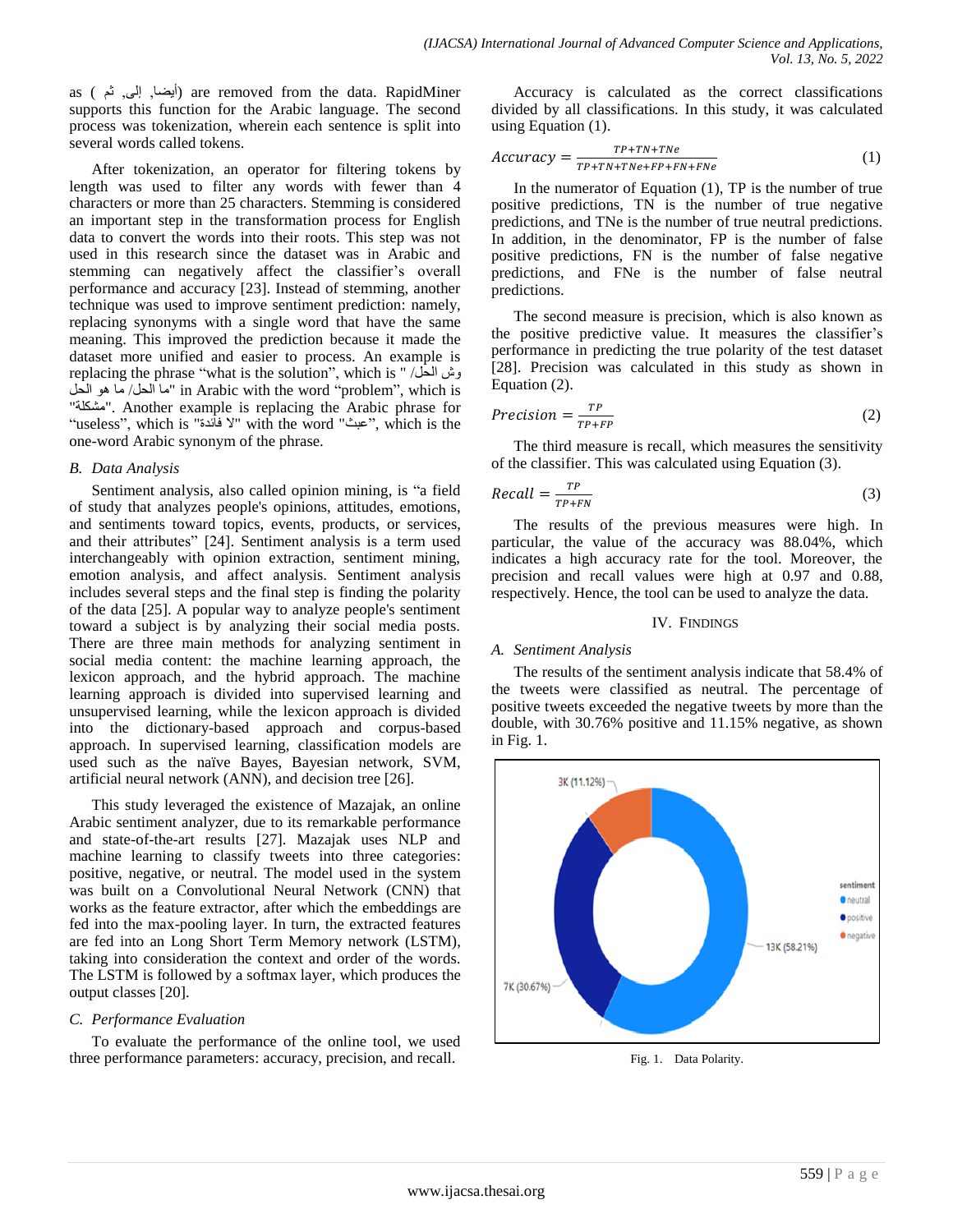The frequencies of the words in the tweets were analyzed using a word cloud. Fig. 2 shows the results of the word cloud for the most frequently used words in the dataset.



Fig. 2. Word Cloud for the Dataset.

# *B. Thematic Analysis*

To identify the factors that correlated with the polarity of the tweets, separate word clouds were created for the positive and negative tweets. However, it was necessary to exclude some words such as (وبونا, سلمان, وباء) which translates to (Corona, Salman, Epidemic). The rationale for excluding these words is that they negatively impacted the results. The results for both the word clouds are shown in Fig. 3 and Fig. 4.



Fig. 3. Positive Word Cloud.



Fig. 4. Negative Word Cloud.

The positive word cloud contained words such as "thank you", "beautiful", "team", "home", "better", "technology", "experience", "communication", "flexibility", and "productivity". On the other hand, the negative word cloud contained words such as "private", "sector", "problem", "companies", "sickness", and "delusion". From the previous figures, we can extract some themes that correlated with positive or negative opinions. The word "productivity" was one of the most frequently used words in positive tweets. Furthermore, its use was often accompanied by words such as "effectiveness" and "efficiency". Examples of these tweets are:

"We left our offices but we increased our productivity and efficiency through trusting our employees."

"Teleworking is a wonderful arrangement to avoid traffic and improve productivity, regardless of its challenges."

"Teleworking can increase the team's productivity if it is managed effectively and efficiently."

"Teleworking taught us that productivity is about the quality rather than the quantity of work, and we have to consider reducing the number of working hours."

Another theme was the comparison between the teleworking work arrangement and the regular work arrangement. One of the most frequently used words was "better", which was often used to describe health, work, accomplishments, and standards during remote work. Examples of this theme are as follows:

"I noticed that transforming to teleworking maximizes the work output and allows everybody to communicate better in a shorter time; it is a better experience."

"Having more breaks when teleworking contributes to better health."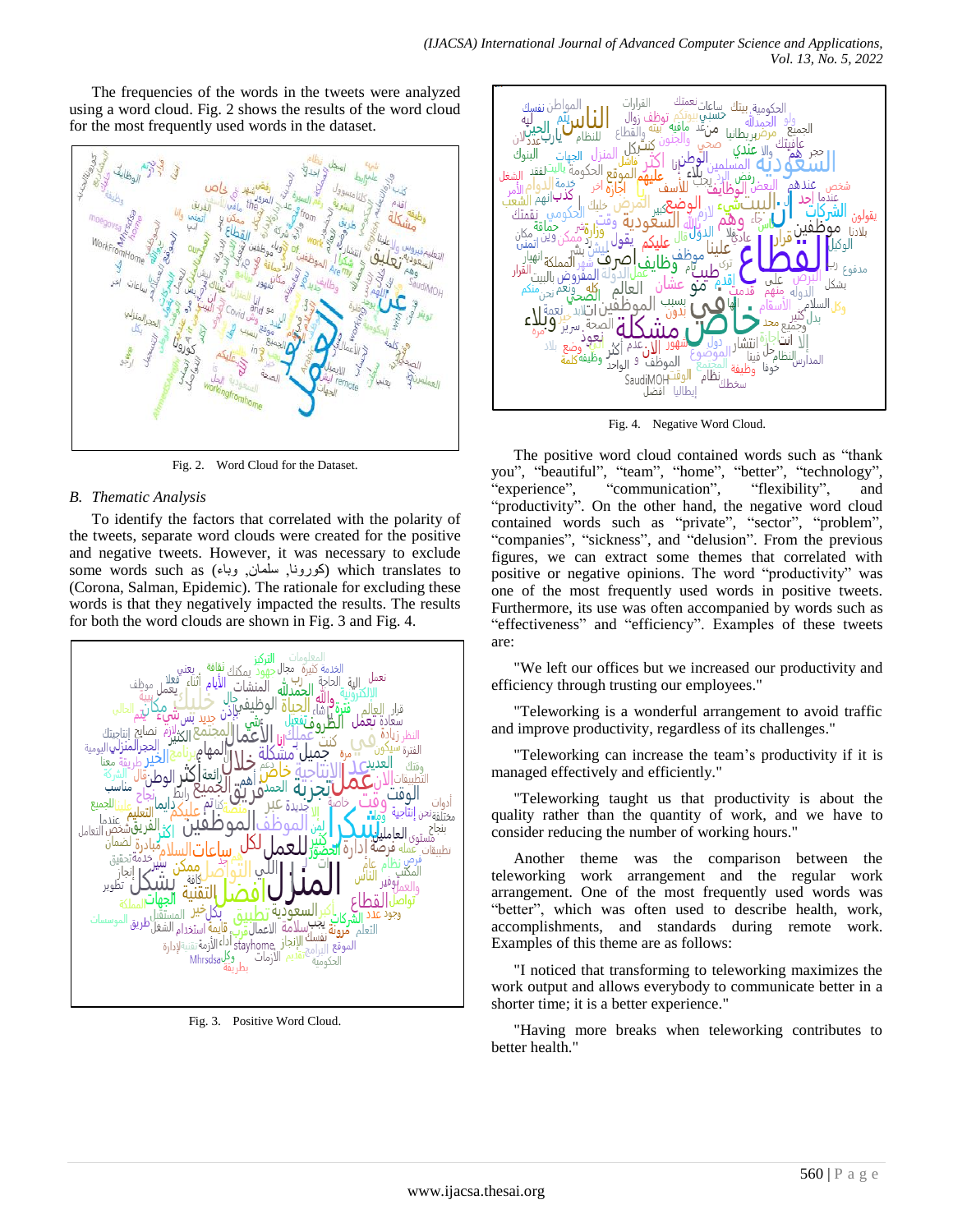"As a teleworker, I think that work standards and accomplishments are better when teleworking – it's the right option for a better environment, and in the future, teleworking will be part of the digital transformation."

"Teleworking reduces costs and gives organizations an opportunity to hire better employees regardless of where they live."

The word "learning" was another common word used in the positive dataset. Teleworking was a new experience for many employees during the COVID 19 pandemic, which forced them to learn about new technologies and applications. Thus, "technology" was also a common word. Examples include the following:

"Teleworking has many advantages such as flexibility and productivity, and it is a great opportunity to learn new habits and skills."

"We are forced to go through this experience and we need patience and creativity to use it to learn."

"The teleworking experience is an enriching experience that has given us the opportunity to learn new technologies."

The word "team" was a popular word in the positive dataset. Tweets mentioning this word talked positively about the creativity of the team arising from telework, as well as trust and communication. The following are examples of this theme:

"A successful team during the period of telework is marked by trust, respect, and helping each other."

"Teleworking experience is fun and special, especially when you have the technology and tools to help and, most importantly, a creative and passionate team."

"A lesson we can learn from the teleworking experience is that building trust in your team is the greatest incentive for productivity."

"Your creative and professional team is the most important asset – communicate with them and encourage them to maintain their efficiency and productivity during working from home."

Lastly, working with flexible hours correlated with positive opinions about teleworking as it is considered one of the advantages of this work arrangement. Some of the tweets that mentioned flexibility are the following:

"Teleworking is flexible, which makes employees more productive and happier; it opens a new gateway to opportunities."

"The flexibility of teleworking gives us a better work-life balance."

"The idea of working from home is so much better and more flexible, which makes it easier."

"Having flexible working hours contributes to better health and life quality for employees."

On the other hand, two of the most common words in the negative dataset were "private" and "sector", which occurred in 24.58% of the tweets in the negative dataset. Most of these tweets highlighted how the private sector continued to work as normal during the pandemic, whereas employees in the public sector were teleworking. In addition, the word "companies" (or "company") was mentioned frequently in negative tweets. Some examples are given as follows:

"The company that I work for misunderstands the concept of teleworking. Managers ask us to hold meetings and perform tasks all  $day - even$  at night – and on top of that, they've cut our salaries."

"Why are private-sector employees being forced to go into the office during the pandemic? We are humans too and we can get sick."

"Why doesn't the work suspension apply to private-sector employees? We can also get the virus and put our families in danger."

In addition, words such as "fake", "failed", and "problem" were common in the negative tweets, especially in tweets that mentioned the teleworking program. Specifically, the words "Fake", "Lie", and "Problem" were present in 14.09% of the negative dataset, and 12.52% explicitly mentioned the teleworking program.

In the tweets that mentioned the teleworking program, 39.41% were negative and only 13.67% were positive. The word "problem" was featured in 32.97% of the tweets that identified a problem with the website and described it as a failed system. The words "fake" and "lie" were present in 16.21% of the tweets, where people accused the program of being fake or offering fake job opportunities. Notably, this was the most common theme in tweets mentioning the name of the program. The following are some of the instances of this theme:

"Are you sure that the website is working? I applied for tons of jobs and I think it is all fake because the organizations ignored us and didn't even send an apology."

"This website is a lie – it's offering fake job opportunities."

"I applied for jobs aligned with my CV and nobody contacted me  $-$  I'm starting to think that it's all fake."

"The website is very slow and has many problems."

## V. DISCUSSION AND RECOMMENDATIONS

From the results discussed previously, the first important topic we investigated was the overall experience of teleworking. The public orientation toward neutrality and positivity may be due to the national lockdown, which helped employees to focus more on job tasks and be less stressed about balancing work and social life. This led to many not viewing the situation as a negative experience.

Since the pandemic, the use of teleworking has increased and, as a result, work flexibility has become more common. This has elevated the importance for organizations to build a positive teleworking experience to achieve high productivity levels. Offering flexible hours for teleworkers can improve their productivity. In a study conducted in Japan, the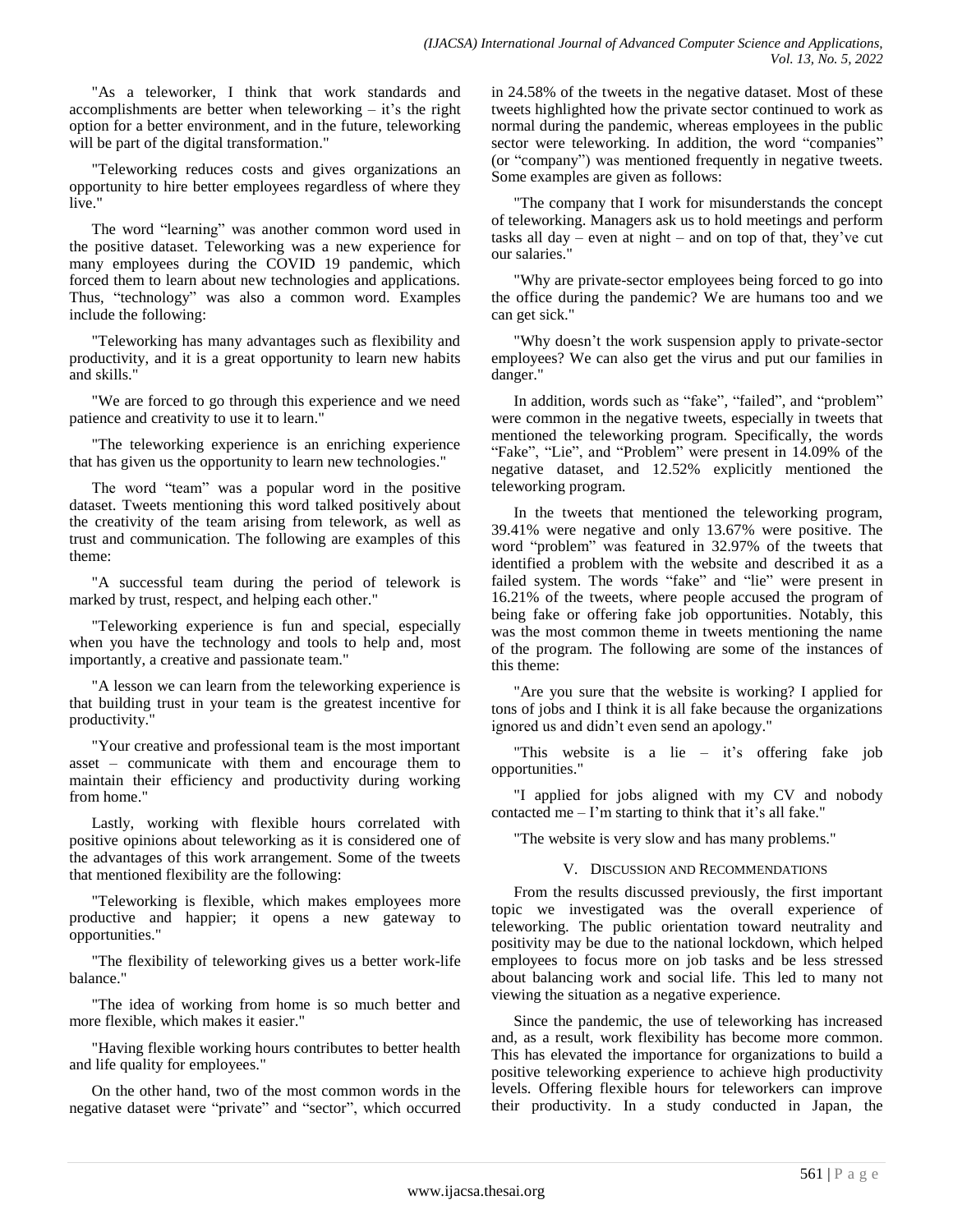researchers found that suitable telework hours increased employee productivity, whereas long working hours decreased productivity [29]. For the teleworking program, the results showed that it is not a feasible program and it has not been well received by the public. We recommend a more transparent recruitment process and a user-friendly website to avoid problems with registering and applying for jobs [30].

#### VI. CONCLUSION AND FUTURE WORK

This paper performed sentiment analysis and thematic analysis focusing on the teleworking experience and teleworking program in Saudi Arabia. The purpose of this study was to gain insight into the experience of teleworking among the public in Saudi Arabia during the work suspension period, as well as to determine the public sentiment of the experience. Furthermore, this study sought to analyze public sentiment on the teleworking program. A dataset extracted from Twitter, consisting of tweets posted between March 2020 and July 2021, was used to analyze the public sentiment toward teleworking. Mazajak, an online Arabic sentiment analyzer, was used for data analysis. The results revealed that neutrality was the most prevalent sentiment in the tweets, followed by positive sentiment. Furthermore, the results detected themes of flexibility, teamwork, teleworking preference, and learning in association with the positive view of the practice. By contrast, the themes related to negative sentiment were the private sector, companies, and fake.

Future work should concentrate on comparing the public view of teleworking before and after the pandemic. In addition, it would be beneficial to study the emerged factors that affect the success of teleworking in Saudi Arabia to improve the experience and leverage its advantages. Finally, this research used data from public users on twitter with different economical and educational backgrounds. However, focusing on the impact of different demographics on the effectiveness and acceptance of teleworking deserve further research.

#### **REFERENCES**

- [1] Vries, H. D., Tummers, L., & Bekkers, V. (2018). The Benefits of Teleworking in the Public Sector: Reality or Rhetoric? Review of Public Personnel Administration, 39(4), 570-593. doi:10.1177/0734371x1 8760124.
- [2] Ipsen, C., van Veldhoven, M., Kirchner, K., & Hansen, J. P. (2021). Six key advantages and disadvantages of working from home in Europe during COVID-19. International Journal of Environmental Research and Public Health, 18(4), 1826. https://doi.org/10.3390/ijerph18041826.
- [3] The launch of the "Teleworking" program to maxmize job opprtunites January 2012, (. إطالق بروامج "العمل عه بعد" لزٌادة الفرص الوظٍفٍت. جرٌدة الرٌاض 23). Riyadh newspaper authors.(2016). Launch of the "Telecom work" program to increase career opportunities. Retrieved December 22, 2021, from https://www.alriyadh.com/1121979.
- [4] Duwairi, R. M., Marji, R., Sha'ban, N., & Rushaidat, S. (2014). Sentiment analysis in Arabic tweets. 2014 5th International Conference<br>on Information and Communication Systems (ICICS). on Information and Communication https://doi.org/10.1109/iacs.2014.6841964.
- [5] Telework program. (n.d.). Retrieved November 2, 2021, from https://teleworks.sa/ar/about-us/.
- [6] Techopedia. (2013, January 10). What is Twitter? definition from Techopedia. Techopedia.com. Retrieved December 22, 2021, from https://www.techopedia.com/definition/4957/twitter Published by Statista Research Department, & 19, N. (2021, November 19). Twitter: Most users by country. Statista. Retrieved December 22, 2021, from

https://www.statista.com/statistics/242606/number-of-active-twitterusers-in-selected-countries/.

- [7] Jackson, P., & der, W. J. M. M. van. (1998). FROM TELEWORKING TO NETWORKING Definitions and trends. In Teleworking: International perspectives: From telecommuting to the Virtual Organisation. essay, Routledge.
- [8] Messenger, J. C., & Gschwind, L. (2016). Three generations of telework: New icts and the (r)evolution from Home Office to Virtual Office. New Technology, Work and Employment, 31(3), 195–208. https://doi.org/10.1111/ntwe.12073.
- [9] Collins, M. (2005). The (not so simple) case for teleworking: A study at Lloyd's of London. New Technology, Work and Employment, 20(2), 115–132. https://doi.org/10.1111/j.1468-005x.2005.00148.x.
- [10] Adamovic, M. (2022). How does employee cultural background influence the effects of telework on job stress? the roles of power distance, individualism, and beliefs about telework. International Journal of Information Management, 62, 102437. https://doi.org/10.1016/j.ijin fomgt.2021.102437.
- [11] Nedelcu, E. (2020). The Perspective of Young People on the Effects of Telework on the Quality of Life at Work. Romanian Review of Social Sciences, 10(19), 3–12.
- [12] Golden, T. D. (2006). Avoiding depletion in virtual work: Telework and the intervening impact of work exhaustion on commitment and turnover intentions. Journal of Vocational Behavior, 69(1), 176-187. doi:10.1016/j.jvb.2006.02.003.
- [13] Silva-C, A., R, I. A., & A, J. A. (2019). The attitude of managers toward telework, why is it so difficult to adopt it in organizations? Technology in Society, 59, 101133. doi:10.1016/j.techsoc.2019.04.009.
- [14] Belzunegui-Eraso, A., & Erro-Garcés, A. (2020). Teleworking in the context of the COVID-19 crisis. Sustainability, 12(9), 3662. https://doi.org/10.3390/su12093662.
- [15] Zhang, C., Yu, M. C., & Marin, S. (2021). Exploring public sentiment on enforced remote work during COVID-19. Journal of Applied Psychology, 106(6), 797–810. https://doi.org/10.1037/apl0000933.
- [16] Malhotra, N., & Goyal, T. (2021). Sentiment analysis using Twitter information flow about the new education policy introduced in India in 2020. INTERNATIONAL JOURNAL OF MANAGEMENT, 11(12). https://doi.org/10.34218/ijm.11.12.2020.228.
- [17] Al-Smadi, M., Qawasmeh, O., Al-Ayyoub, M., Jararweh, Y., & Gupta, B. (2018). Deep recurrent neural network vs. support vector machine for aspect-based sentiment analysis of Arabic hotels' reviews. Journal of Computational Science, 27, 386–393. https://doi.org/10.1016/j.jocs.2017 .11.006.
- [18] Alayba, A. M., Palade, V., England, M., & Iqbal, R. (2018). A combined CNN and LSTM model for Arabic sentiment analysis. Lecture Notes in Computer Science, 179–191. https://doi.org/10.1007/978-3-319-99740- 7\_12.
- [19] El-Alfy, E.-S. M., & Al-Azani, S. (2020). Empirical study on imbalanced learning of Arabic sentiment polarity with neural word embedding. Journal of Intelligent & Fuzzy Systems, 38(5), 6211–6222. https://doi.org/10.3233/jifs-179703.
- [20] Abu Farha, I., & Magdy, W. (2019). Mazajak: An online Arabic sentiment analyser. Proceedings of the Fourth Arabic Natural Language Processing Workshop. https://doi.org/10.18653/v1/w19-4621.
- [21] Duwairi, R. M., & Qarqaz, I. (2014). Arabic sentiment analysis using supervised classification. 2014 International Conference on Future Internet of Things and Cloud. https://doi.org/10.1109/ficloud.2014.100.
- [22] García, S., Luengo, J., & Herrera, F. (2014). Data reduction. Intelligent Systems Reference Library, 147–162. https://doi.org/10.1007/978-3- 319-10247-4\_6.
- [23] Wahbeh, A., Al-Kabi, M., Al-Radaideh, Q., Al-Shawakfa, E., & Alsmadi, I. (2011). The effect of stemming on Arabic text classification. Information Retrieval Methods for Multidisciplinary Applications, 207– 225. https://doi.org/10.4018/978-1-4666-3898-3.ch013.
- [24] Liu, B. (2012). Sentiment analysis and opinion mining. Morgan & Claypool.
- [25] Sharma, D., Sabharwal, M., Goyal, V., & Vij, M. (2019). Sentiment analysis techniques for Social Media Data: A Review. First International